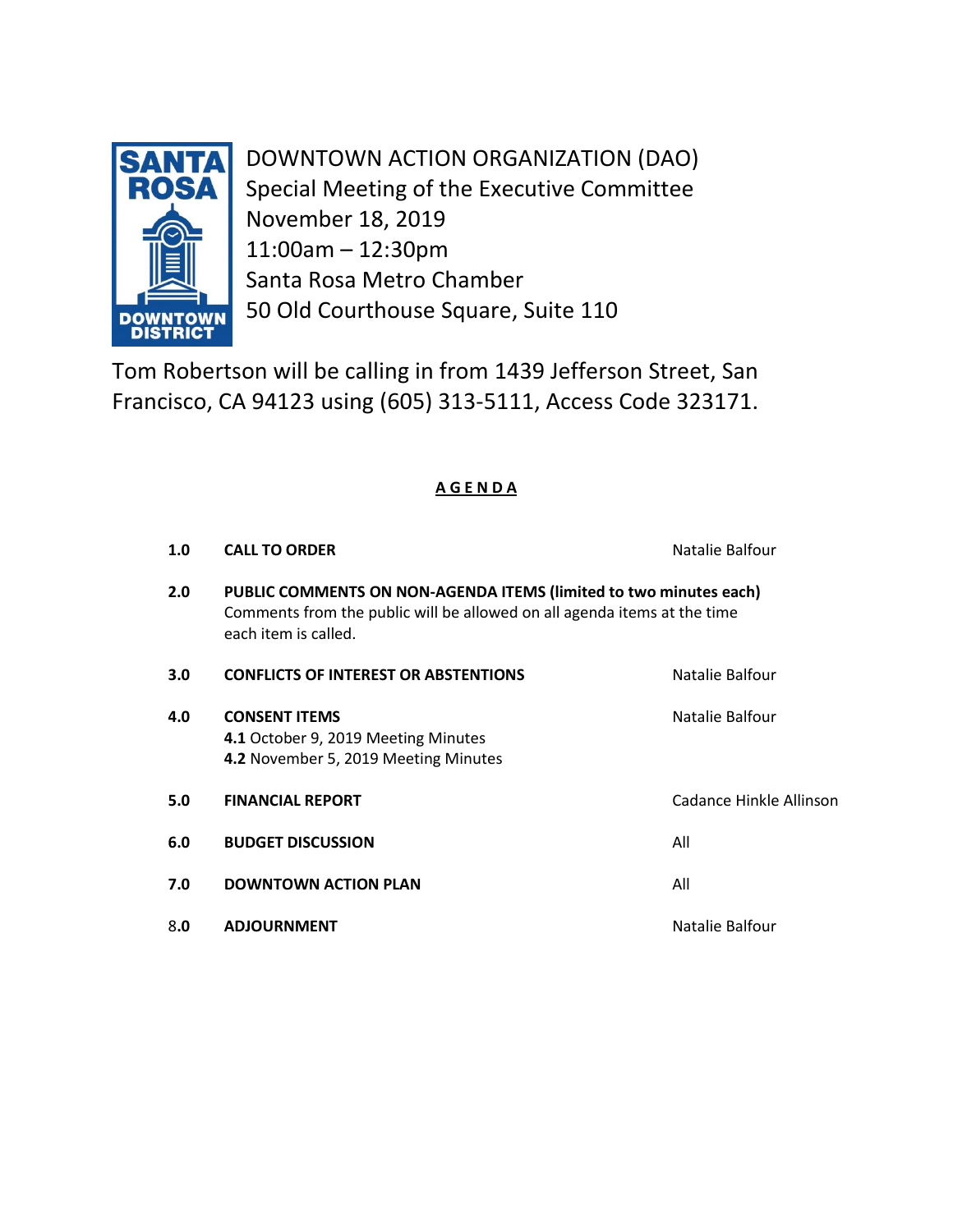**DOWNTOWN ACTION ORGANIZATION (DAO) Executive Committee Meeting November 5, 2019** 2:00 pm - 3:00 pm Santa Rosa Metro Chamber 50 Old Courthouse Square, Suite 110

Committee Present: Natalie Balfour, Hugh Futrell, Tom Robertson, Sonu Chandi

Chamber Staff: Cadance Hinkle Allinson

#### **M I N U T E S**

#### **1.0 CALL TO ORDER**

Chair Natalie Balfour called the meeting to order at 2:05pm.

**2.0 PUBLIC COMMENTS ON NON-AGENDA ITEMS (limited to two minutes each)** There were no public comments at this time.

#### **3.0 CONFLICTS OF INTEREST OR ABSTENTIONS**

There were no conflicts of interest or abstentions at this time.

#### **4.0 2020 BUDGET DISCUSSION**

The committee reviewed Cash Flow through 2020 and discussed various budget opportunities and ways to improve the district. Tom Robertson made the following motion: that there be no increase to the assessment in 2020 and that the 2020 budget allocate \$50,000 toward a reserve for improvements and enhanced security, 6% toward contingency and provide for salary increases for StreetPlus staff. The motion was unanimously approved. Cadance will finalize details and share the budget with the Executive Committee prior to the next board meeting.

A discussion ensued about the Portland Loo, the increase of drug use and homelessness in and around Courthouse Square the immediate need to discuss these concerns with City staff prior to addressing the next Subcommittee meeting. Due to the difficulties in getting meetings scheduled with City Staff, Cadance will resend the list of items to be covered at the next meeting, adding homelessness and quality of life issues, green waste and the impact of events to the Square.

#### **5.0 ADJOURNMENT**

The meeting was adjourned at 3:00pm.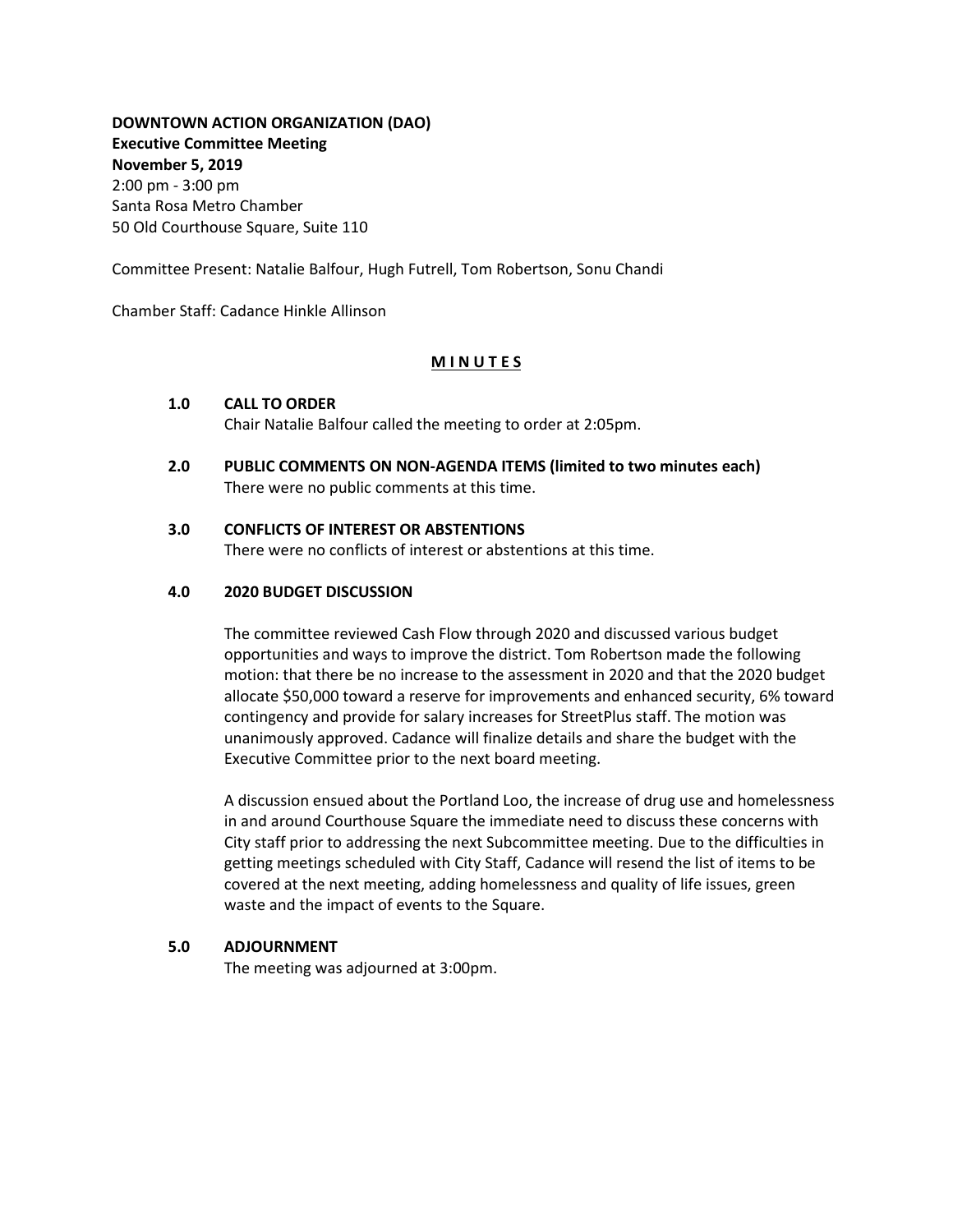## **DOWNTOWN ACTION ORGANIZATION (DAO) Executive Committee Meeting October 11, 2019** 12:00pm - 1:30 pm Santa Rosa Metro Chamber

Committee Present: Hugh Futrell, Tom Robertson, Sonu Chandi Absent: Natalie Balfour

Chamber Staff: Cadance Hinkle Allinson

50 Old Courthouse Square, Suite 110

## **M I N U T E S**

## **1.0 CALL TO ORDER**

Vice-Chair Hugh Futrell called the meeting to order at 12:15pm.

**2.0 PUBLIC COMMENTS ON NON-AGENDA ITEMS (limited to two minutes each)** There were no public comments at this time.

#### **3.0 CONFLICTS OF INTEREST OR ABSTENTIONS**

There were no conflicts of interest or abstentions at this time.

### **4.0 CONSENT ITEMS**

**4.1** Motion to approve consent item, September 11 Executive Committee Meeting Minutes, as presented was unanimously approved.

#### **5.0 FINANCIAL REPORT**

Cadance presented the financial report, with nothing significant of note.

#### **6.0 EXECUTIVE DIRECTOR REPORT**

Cadance reported on the following items:

She will begin to work on an emergency communication plan, both for businesses and to the community about what resources are available in Downtown Santa Rosa.

The next assessment check should arrive in December and will contain assessments from both the city and property owners.

The meeting with the City Manager was delayed seven weeks due to the PSPS. The committee discussed the need for the meeting to happen quickly, as all items previously shared with City Manager, were in urgent need of being managed by the city. It was determined Cadance would schedule a meeting with David and Jason to discuss prior to bringing the list of issues to council.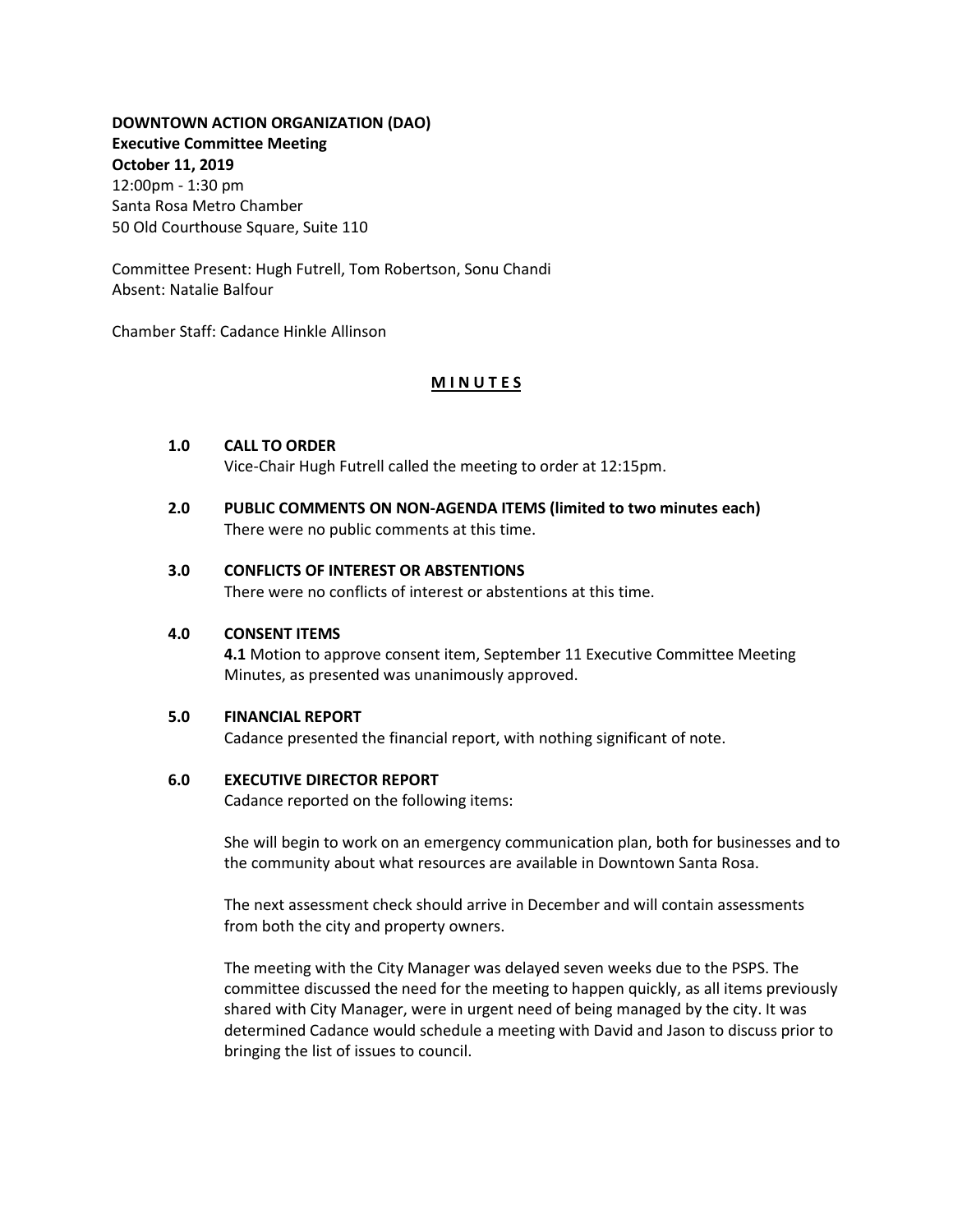All board members with a one-year term have shared they would like to extend for a second year. There are vacancies for 2020.

A meeting with the Renewal Enterprise District occurred with initial discussions about the potential of partnering together on a downtown marketing plan.

A discussion ensued about the need for more than seed funding to create an operational marketing plan. The Executive Committee determined it would like to evaluate the potential of creating a BIA to create a sustainable and reliable funding source. Hugh will investigate practical limitations of forming a BIA and Sonu will begin having conversations with merchants. Initial interest will be discussed at the next board meeting.

Fridays on  $4<sup>th</sup>$  is moving forward and a meeting is being held soon to determine how to keep the event going to benefit downtown businesses the most.

Due to the PSPS, the info session on Waste Management was canceled and is being rescheduled in December. A Parking Info Session is scheduled for November 13.

Retailers would like to have a regular gathering where they can discuss needs relevant to them, which Cadance will help facilitate, though any initiatives that arise as a result will need to be volunteer driven.

The Parking Committee is still working to get the 6pm roll back on Council's agenda. Sonu provided some restaurant statistics that show that restaurants are down as a result of the change.

Planning and Economic Development cannot keep funding the validation program, so alternatives will be looked into that keep the program running and push drivers to garages.

The Creative Sonoma Grant was not applied for, because no strategic partner could be found to help facilitate. The DAO is currently looking for partner for Rebuild Grant, which will be applied for next month.

#### **7.0 STREET LEVEL SERVICES DISCUSSION**

Cadance showed potential salary changes that would increase the StreetPlus budget by about \$15,000 in 2020, reiterating that the current team in place has been doing an excellent job and their continuity is important. Hugh suggested that salary increases be tied to six-month reviews. Further discussion will be had to finalize details and budget for 2020.

#### **8.0 2020 BUDGET DISCUSSION**

A proposed 2020 Budget was reviewed, along with the fact that there will be a \$300,000 budget surplus as a result of the first year anomaly of having three assessments in one year. A cash flow forecast showed what that impact could look like. The Committee